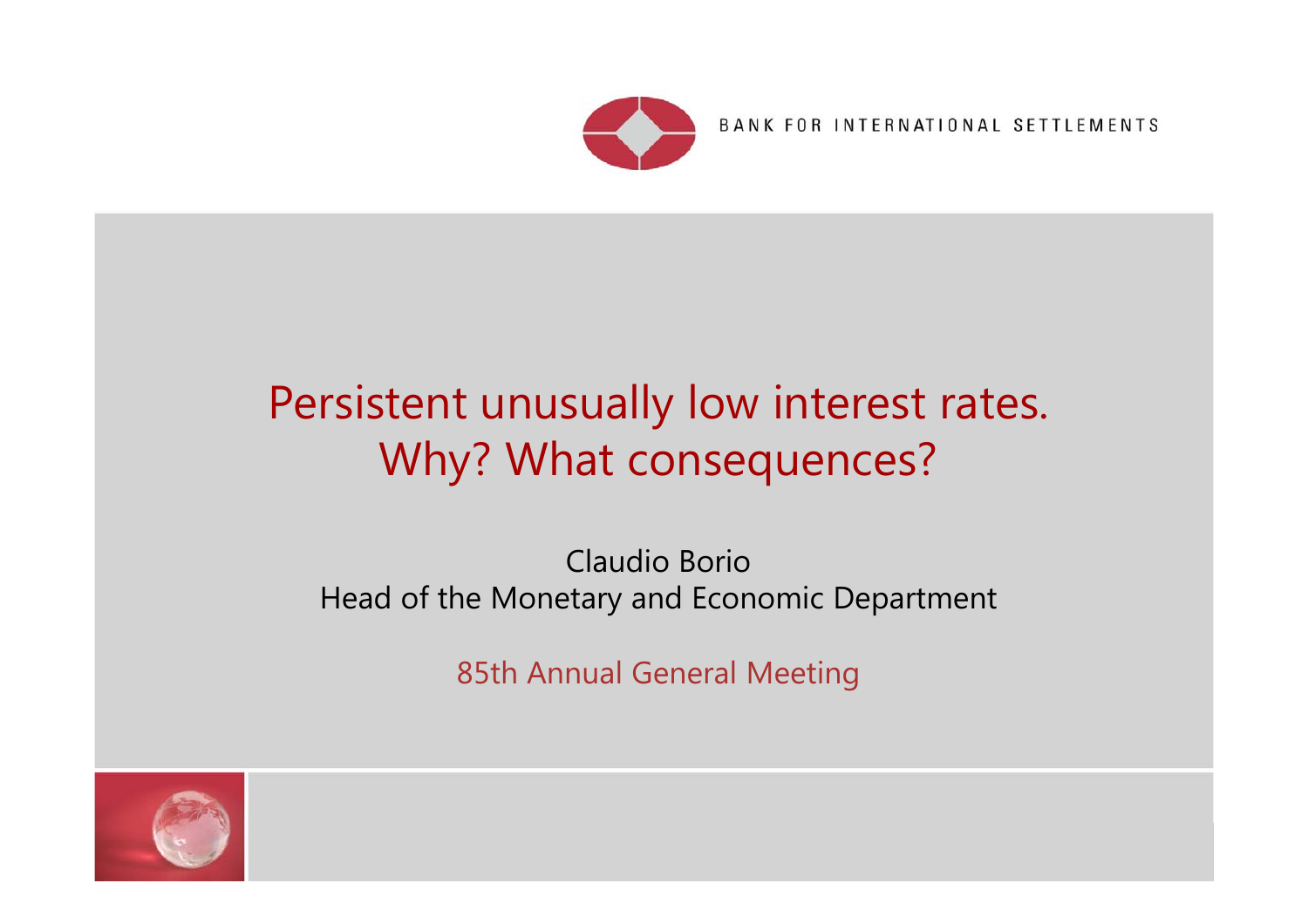# Themes and takeaways

- One Annual Report (AR) theme
	- $\Box$ Why have interest rates been so low for so long?
	- $\mathcal{L}_{\mathcal{A}}$ Are they equilibrium (natural) rates?
	- $\Box$ If not, what might be the consequences?
- 0 Takeaways
	- They are not necessarily equilibrium rates
		- Consistent with "good" medium-term outcomes
	- $\mathcal{L}_{\mathcal{A}}$  They raise material risks for the global economy
		- Financial instability and chronic weakness
	- $\mathcal{L}_{\mathcal{A}}$  They raise doubts about the "separation principle"
		- Monetary policy (MP) for (near-term) output and inflation
		- Macroprudential policy (MaP) for financial stability

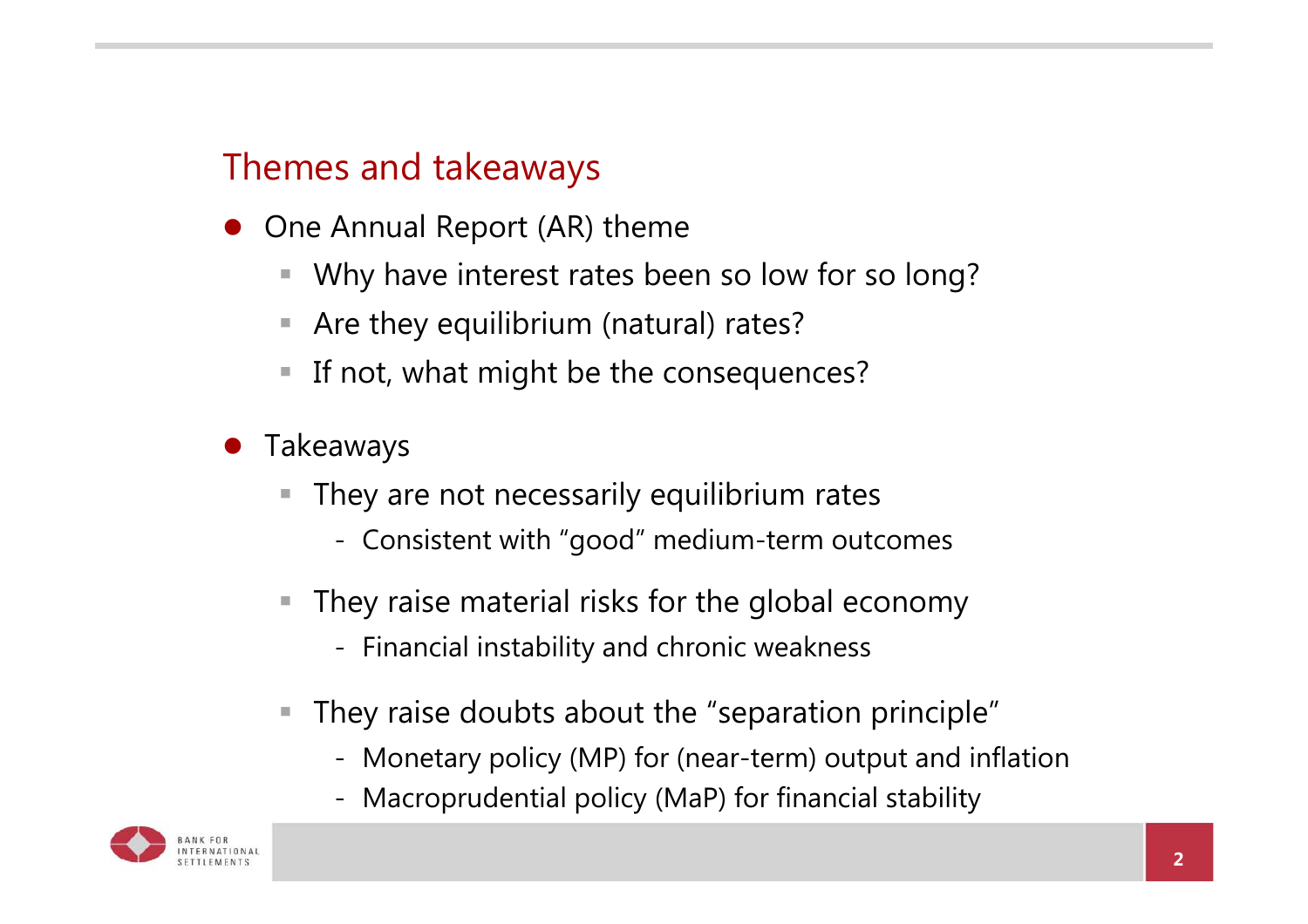# Structure of remarks

- What is the relationship between market and equilibrium rates?
	- $\blacksquare$ Prevailing view and Annual Report perspective
- Why are rates below equilibrium costly? A mechanism
	- $\blacksquare$ Financial booms – resource misallocations – productivity nexus
- What are the consequences …
	- … for the interpretation of the long-term decline in interest rates?
	- … for the global economy?
	- … for policy frameworks?

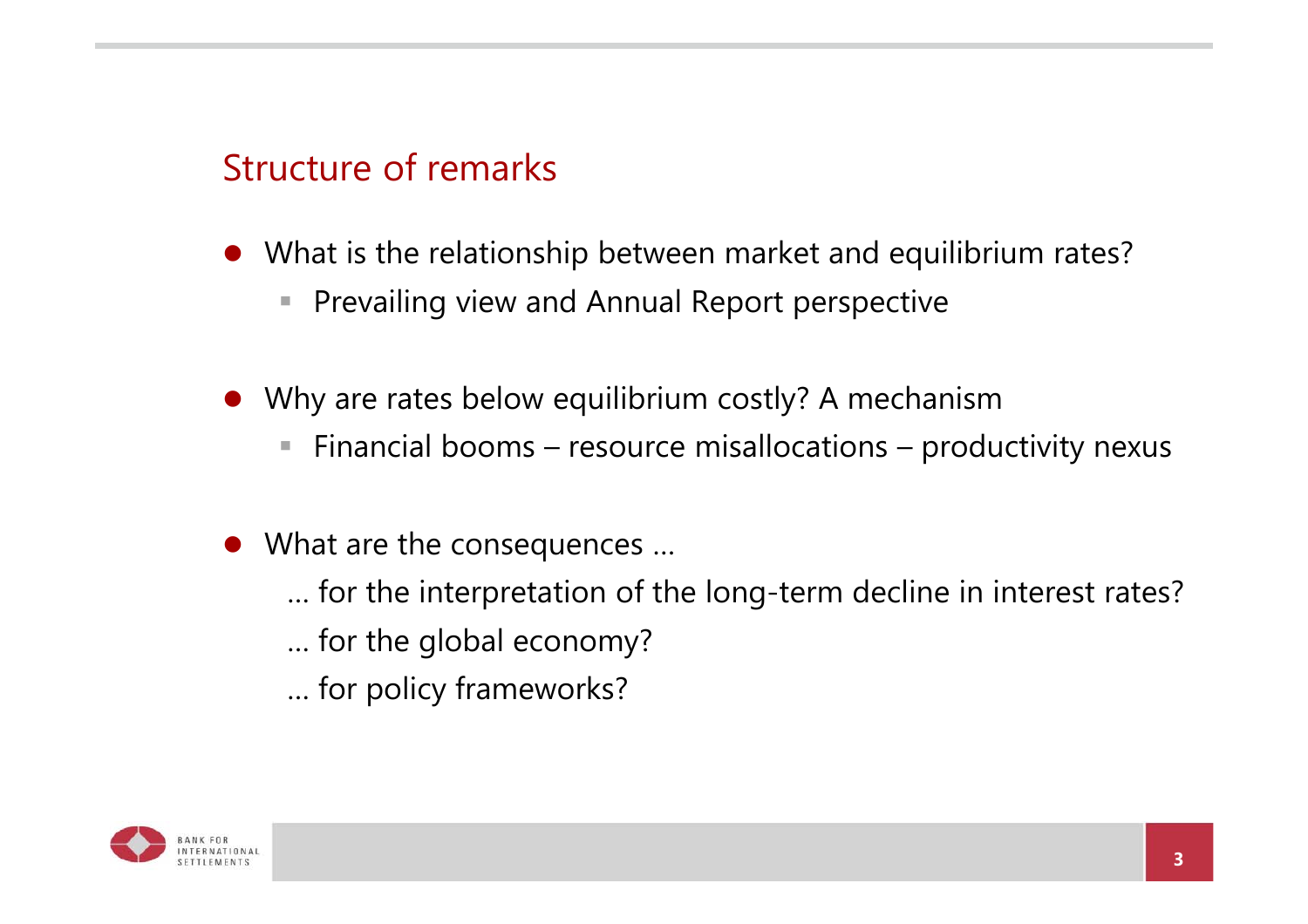# When are market rates equilibrium (natural) rates?

- $\bullet$ Market rates have been ultra-low for very long (Graph 1)
- $\bullet$ They are determined by central banks and market participants
- $\bullet$ Standard view: behaviour of inflation signals disequilibrium
- $\bullet$ AR view: financial imbalances can also signal disequilibrium
- $\bullet$  If low rates ...
	- … contribute to financial instability ...
	- … and financial instability causes huge economic costs …
- … it is not reasonable to regard them as equilibrium rates
	- a. To think otherwise reflects the deficiencies of current models
- Central banks' task is to set policy rates at equilibrium level
- $\bullet$  If so, this undermines the separation principle
	- Also, MP has a role to play in preventing financial instability

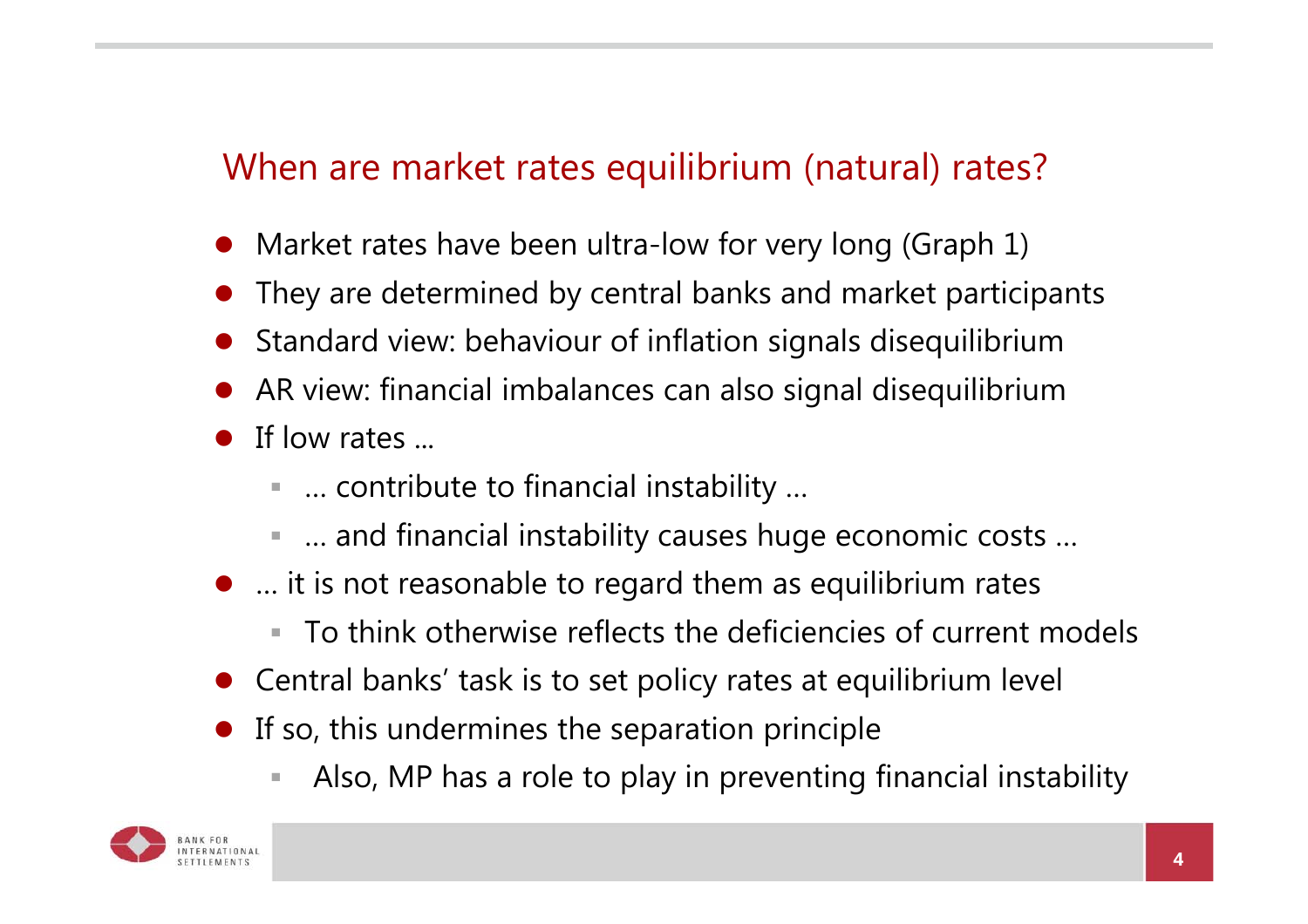#### Interest rates have been exceptionally and persistently low



Graph 1

 $^{\rm 1}$  Nominal policy rate less consumer price inflation excluding food and energy. Weighted averages for the euro area (Germany), Japan and the United States based on rolling GDP and PPP exchange rates. <sup>2</sup> Yield per maturity; for each country, the bars represent the maturities from one to 10 years.

Sources: Bloomberg; national data.

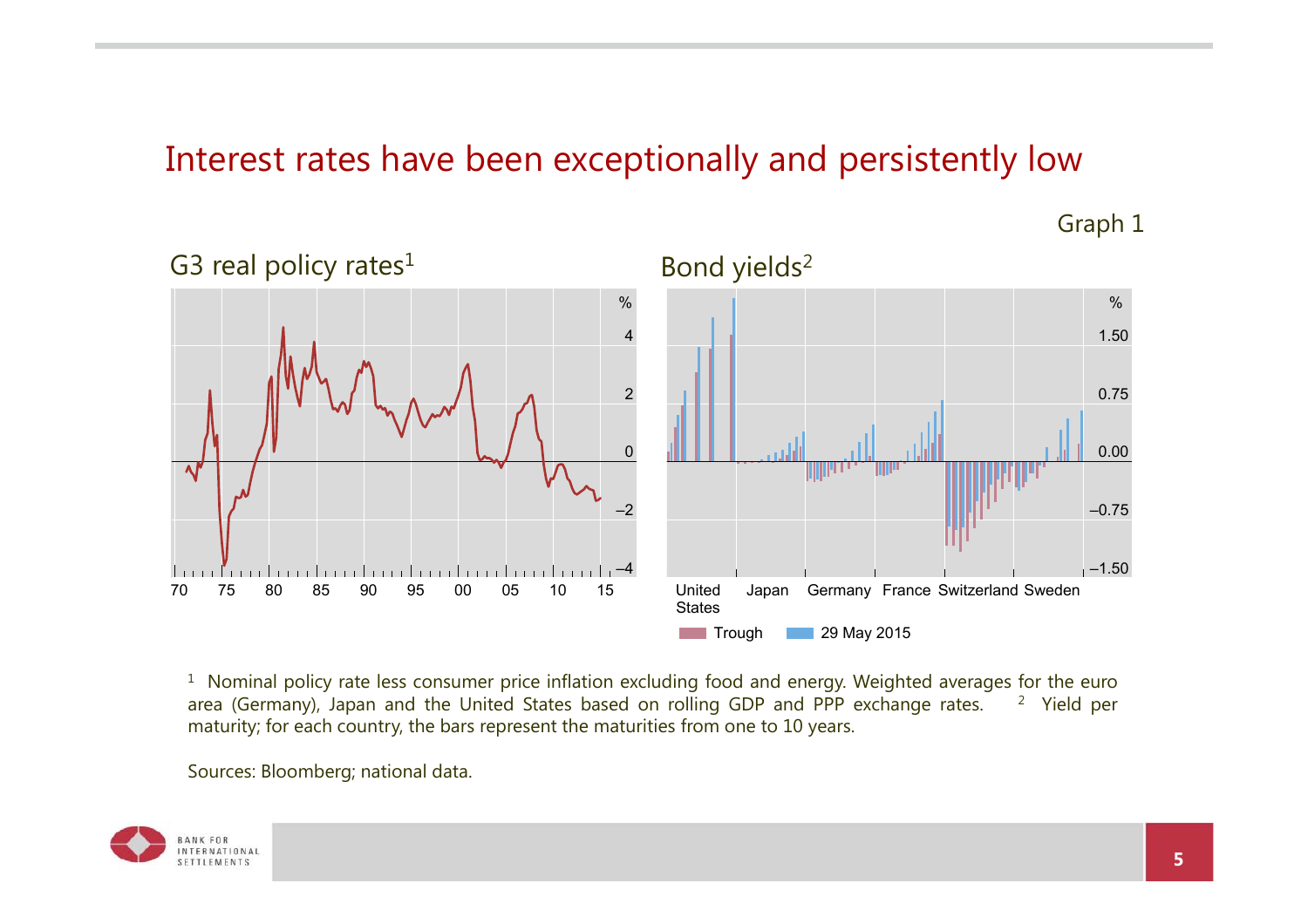# Financial booms, resource misallocations and productivity

- $\bullet$ Financial boom-busts do not cause damage just through demand
- $\bullet$ They also have a sizeable impact through supply
- $\bullet$  Three findings of BIS research (Graph 2)
	- Financial booms sap productivity growth as they occur ...
	- $\mathcal{L}_{\mathcal{A}}$ … mainly through resource misallocations …
	- $\Box$ … that have an even larger impact if a crisis occurs later on
- $\bullet$  Three implications
	- Τ Money is not neutral
	- Misallocations cause another form of hysteresis
	- **II**  Misallocations weaken the effectiveness of demand management
		- -Premium on balance sheet repair and structural policies

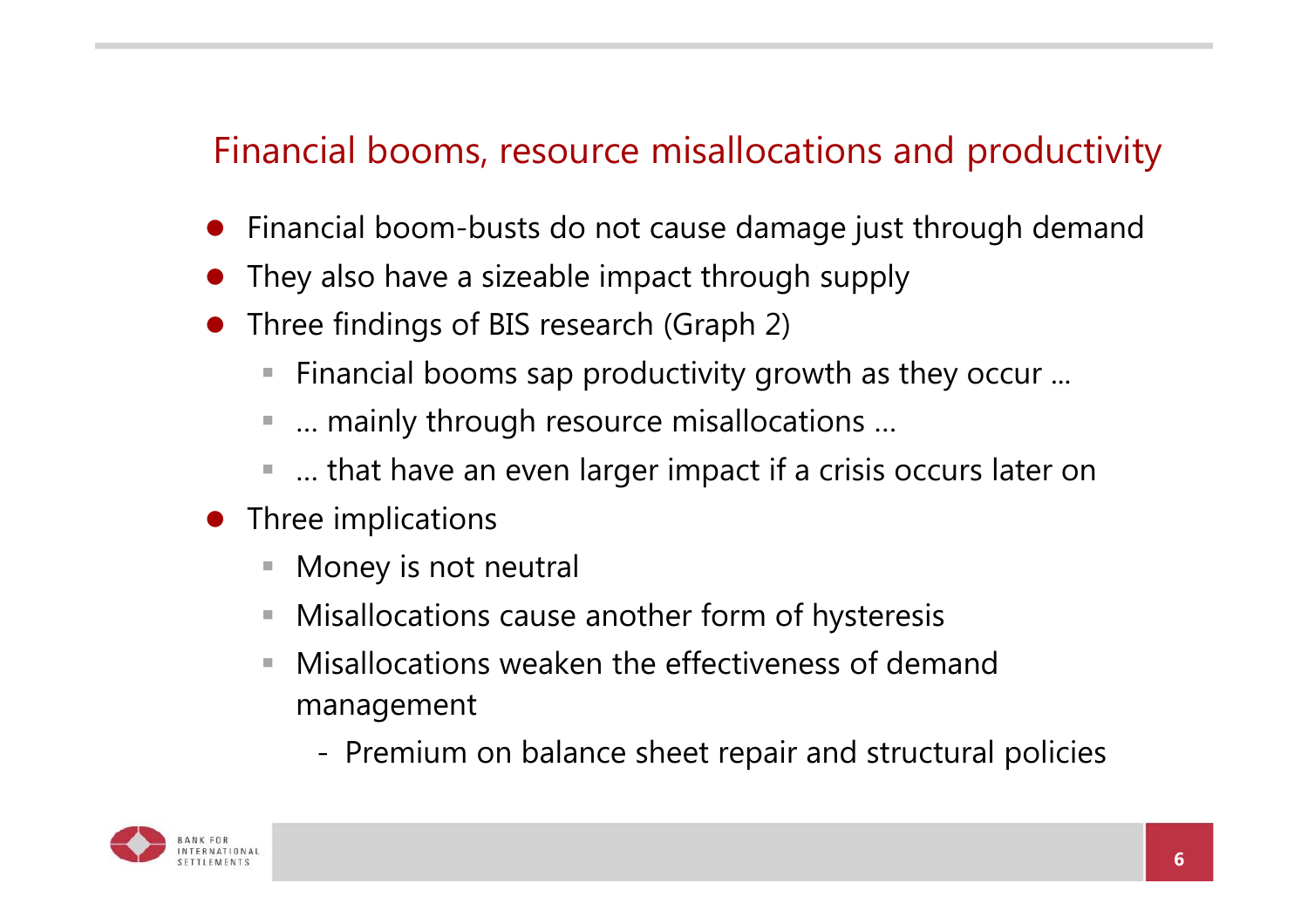#### Financial booms sap productivity by misallocating resources Graph 2

Annual cost during a typical boom … … and over a five-year window post-crisis



Estimates calculated over the period 1980–2010 for 22 advanced economies. Resource misallocation <sup>=</sup> annual impact of labour shifts into less productive sectors during the credit boom on productivity growth as measured over the period shown. Other <sup>=</sup> annual impact in the absence of reallocations during the boom. Source: BIS calculations.

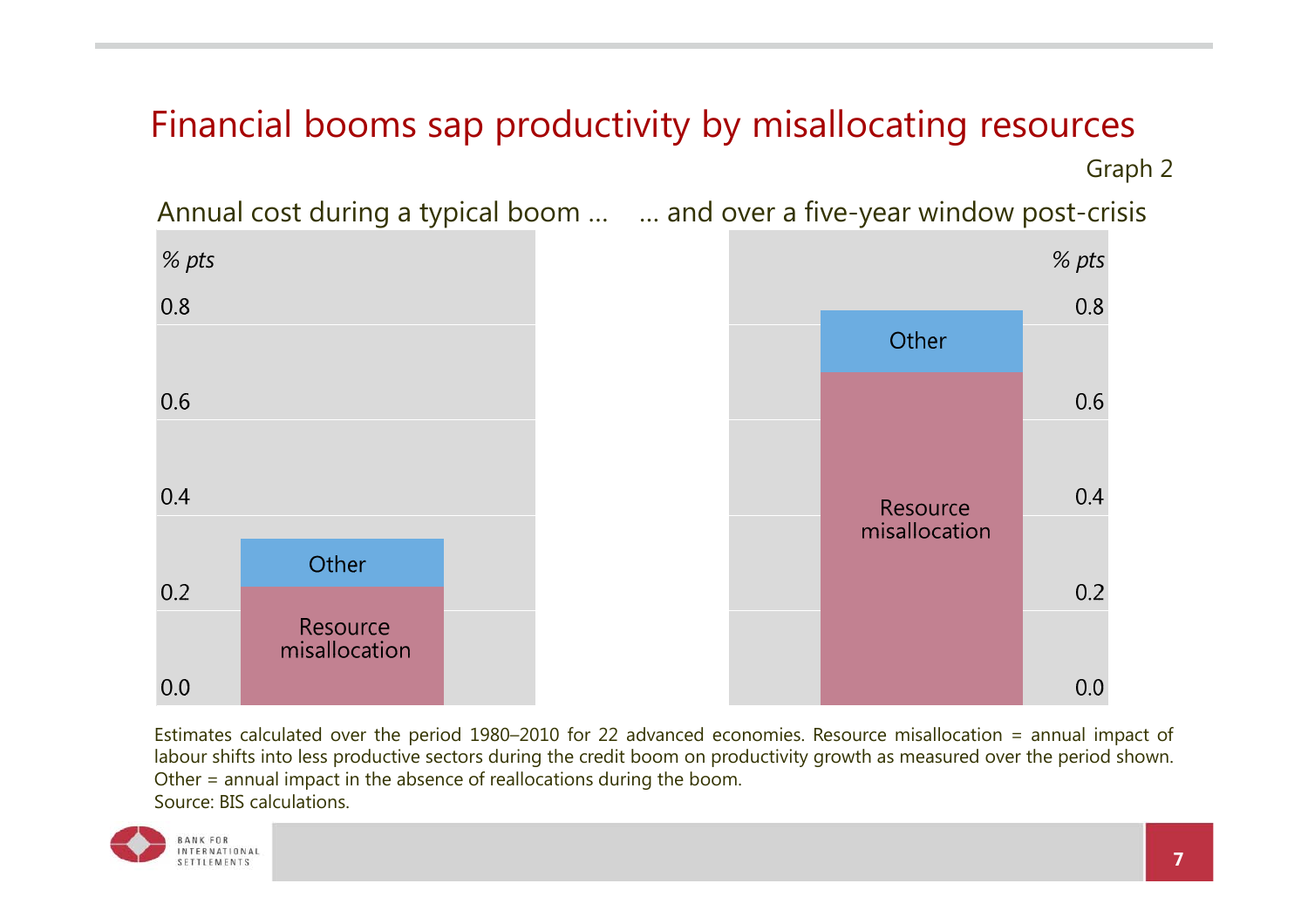# Why have interest rates declined over time?

- $\bullet$ Complementary explanation: in part a disequilibrium process
- 0 Reflection of asymmetrical MP over booms and busts
	- $\mathbb{R}^n$ Downward bias in interest rates and upward bias in debt
	- $\overline{\phantom{a}}$  Debt trap? (Graph 3)
		- Running out of ammunition over time
		- Harder to raise rates without causing damage
	- $\blacksquare$ Too low rates in the past are one reason for lower rates today

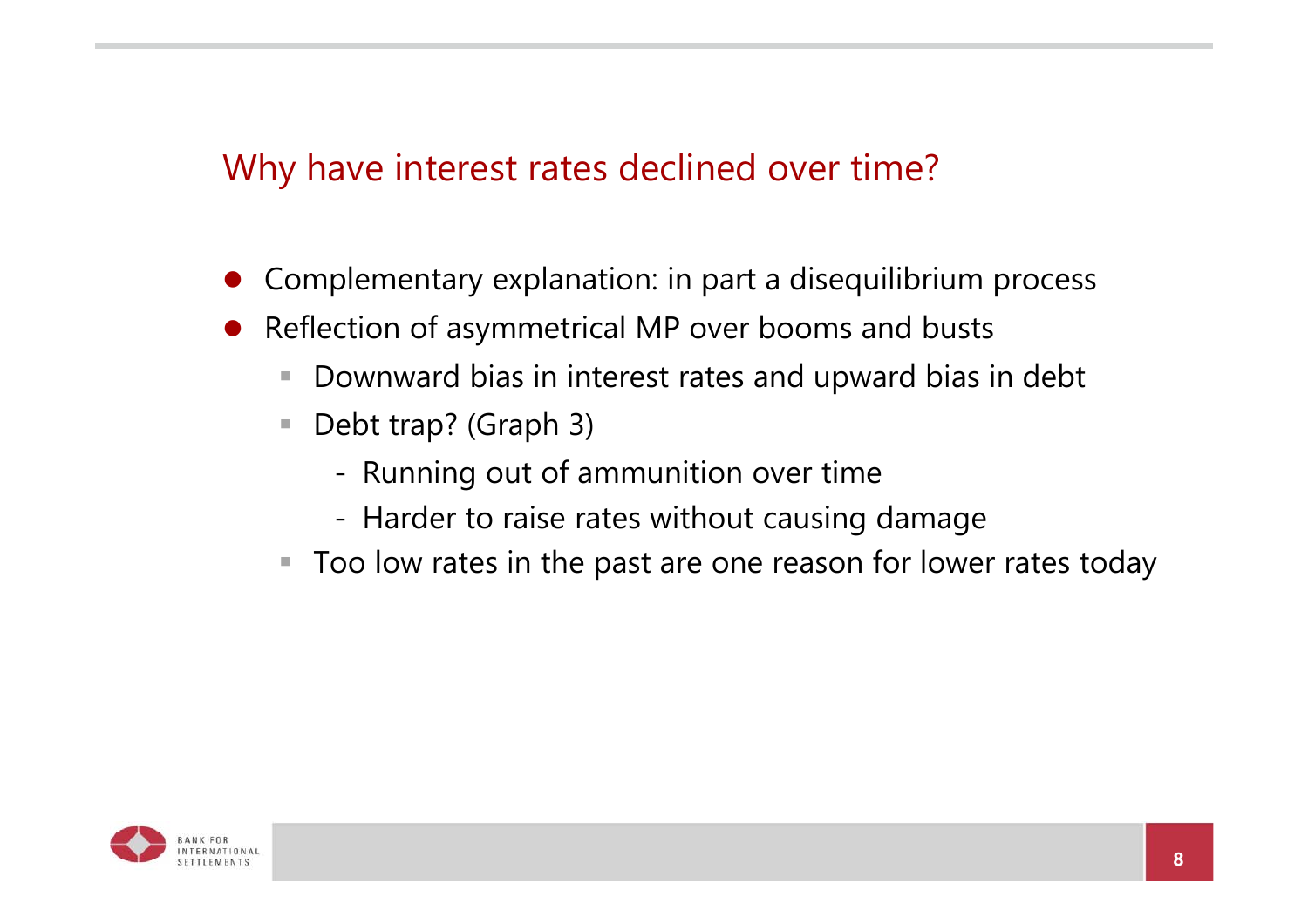

 $^{\rm 1}$  From 1998, simple average of France, the United Kingdom and the United States; otherwise only the United Kingdom. <sup>2</sup> Nominal policy rate less consumer price inflation. <sup>3</sup> Aggregate based on weighted averages for G7 economies plus China based on rolling GDP and PPP exchange rates.

Sources: IMF, *World Economic Outlook*; OECD, *Economic Outlook*; national data; BIS calculations.

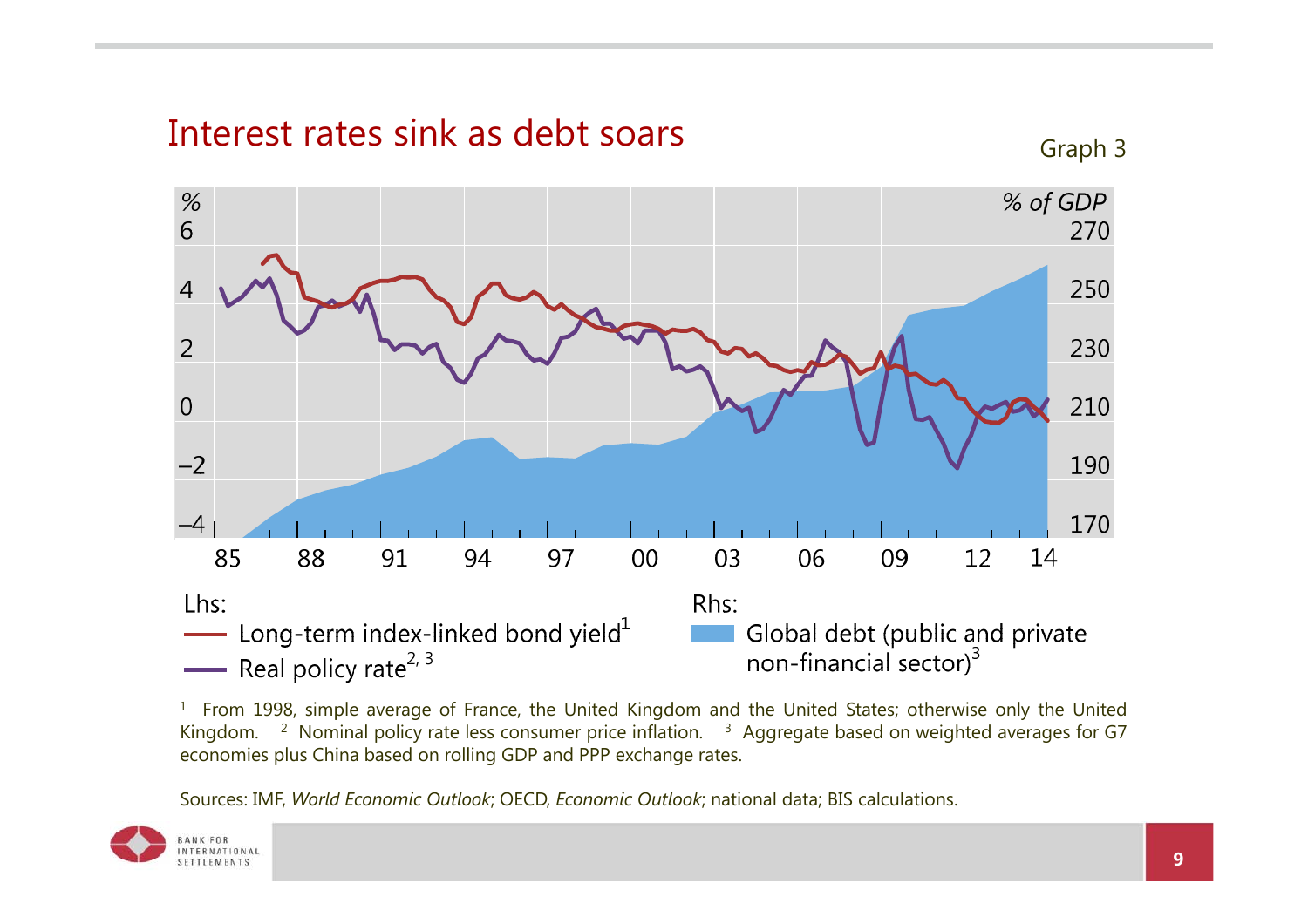# Two further consequences

- 0 There is an important global dimension to all this
	- $\overline{\phantom{a}}$ Successive crises need not occur in the same country
	- In part as easing begets easing across countries
		- Signs of unusually accommodating global monetary conditions (Graph 4)
		- The international monetary and financial system is key
	- $\blacksquare$  Troubling signs that this may be happening
- 0 Imprudent to rely on MaP alone to restrain financial imbalances
	- $\blacksquare$ Financial booms are too powerful
	- And the reach of MaP is too limited
	- $\Box$ It needs the support of MP